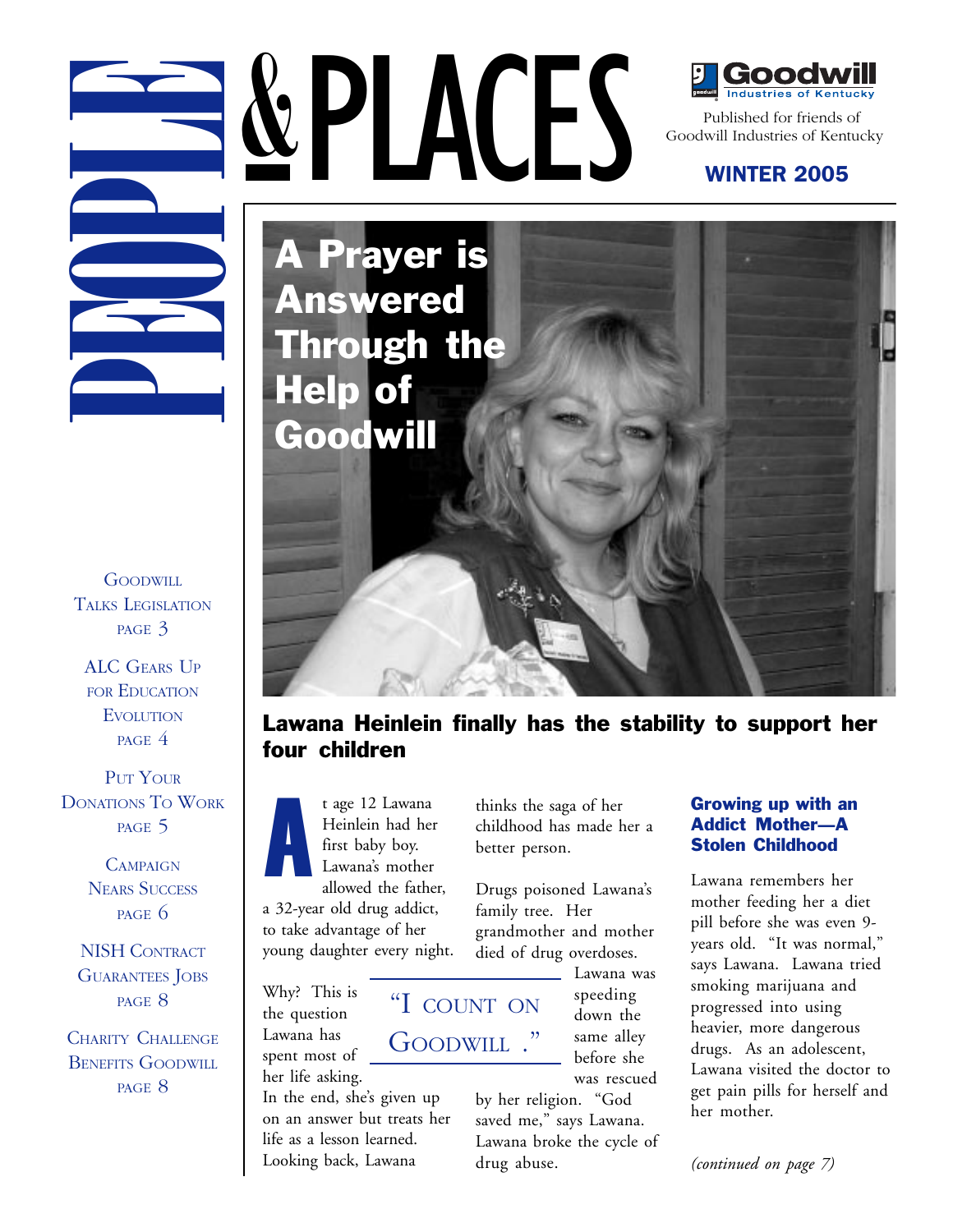



| President & CEO: | Ro  |
|------------------|-----|
| Writer:          | Ke: |
| Photographer:    | Pat |
|                  | Ke  |
| Editor:          | Кe  |

land Blahnik ri Foy Pfister, Pfoto ri Foy ri Foy Graphic Designer: Cari Weller Printing: Beechmont Press Louisville, KY

People & Places is published quarterly by Goodwill Industries of Kentucky. 907 East Broadway Louisville, KY 40204-3000

Reproduction of any part of this newsletter by non-members of the Goodwill network requires the written permission of the organization. Contact the Development Department at (502) 585-9892, ext. 210 or email kdick@gwik.org for reprint permission.

**For your nearest donation location, call toll free to 1-800-889-8775 or visit our website at www.gwik.org.**

#### **Goodwill Industries of Kentucky**

- Member of Goodwill Industries International
- Accredited for vocational evaluation by CARF, The Rehabilitation Accreditation Commission.
- Member of Kentucky Association for Community Employment Services
- In partnership with Jefferson County Public Schools Adult Education and Literacy, Cabinet for Workforce Development.





W e continuously strive to improve job opportunities for people with disabilities or other disadvantages.

Goodwill is moving into new ventures to provide more employment options. This edition of People & Places talks about taking advantage of a Federal program, springing from the Javits-Wagner-O'Day (JWOD) Act. The Act gives preference for federal work going to organizations that employ people with disabilities.

We add this new contracts effort to GTS Staffing, Independent Industries, and the well-known Goodwill Donated Goods Program where we now operate 43 centers in the 103 counties assigned to us by Goodwill Industries International.

The best training for work is actually holding a job and building work into an integral part of life. Goodwill increases job opportunities at either our centers where we offer counseling or

other employers. Providing these opportunities for on-the-job training is an enormous challenge.

For most Americans, a job is vital to building a stable, satisfying life for themselves and their families. People possess an amazing amount of courage to tackle and overcome great obstacles. To overcome these obstacles and give hope, their environment must contain points of stability. A job is one of the most important points of stability to foster hope.

Psychological rewards from having a stable job are as valuable as the income. Perhaps the greatest aspect of Goodwill is that so much of the program allows the person being served to be a part of serving others.

Goodwill is proud that it helped 400 people get jobs and paid more than \$7.3 million in mission related wages this last fiscal year.

Maintaining the Donated Goods Program requires the donation of gently used items and even automobiles. The Alice H. James Adult Learning Center requires a core of volunteers to tutor students. Expanding this needs a successful capital campaign. We need our communities' support to successfully grow our ability to serve.

Robert R. Blaknik

**Roland R. Blahnik President & CEO**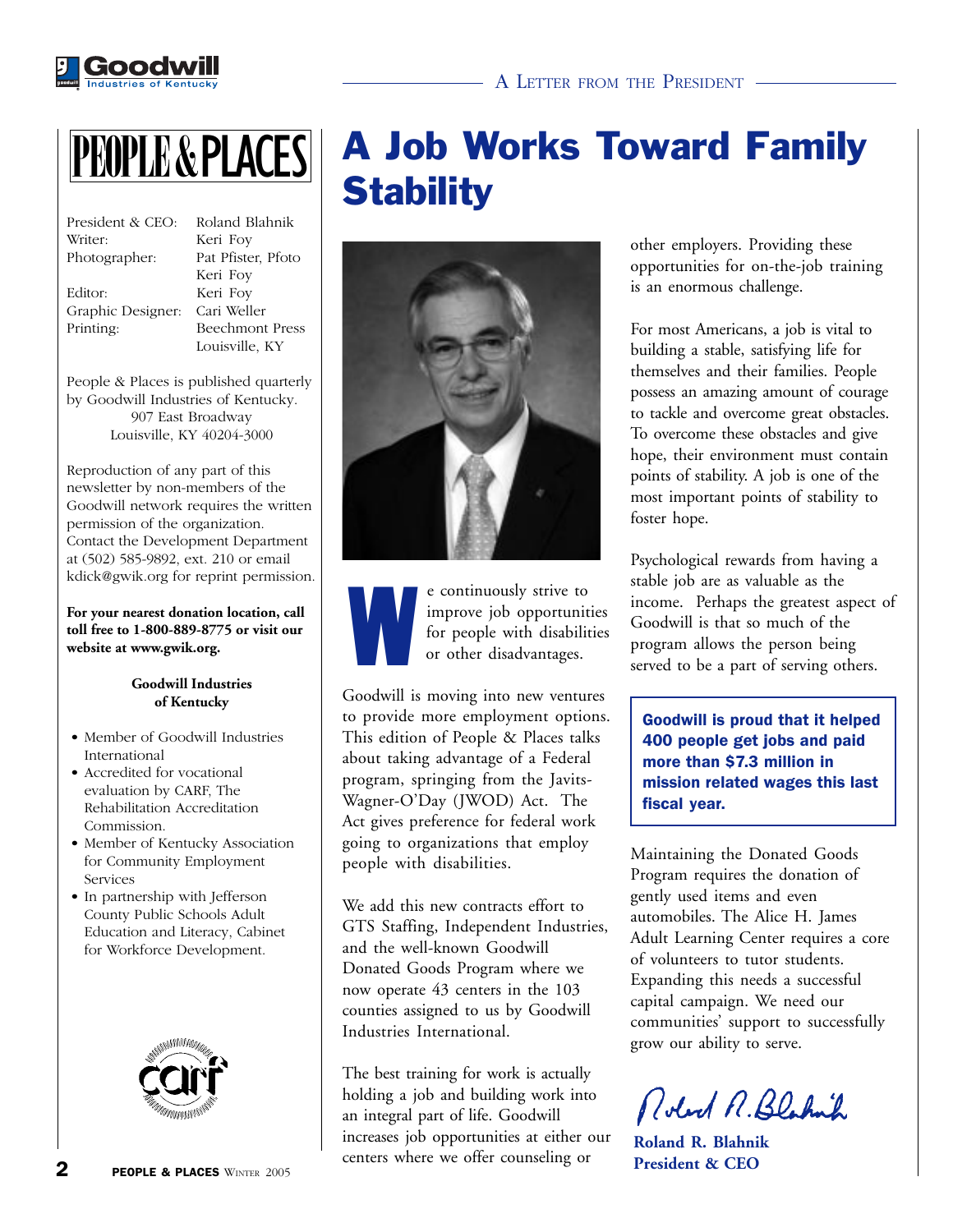

## Lawmakers Listen to **Legislation** Affecting Goodwill

The Legislative Luncheon allows Goodwill to showcase its mission to lawmakers and enlist their help in enlarging its reach.

oodwill recently hosted several state lawmakers at an annual event designed to communicate our mission and legislation affecting it. oodwill recently hosted several advertisements. Tina told legislators her<br>state lawmakers at an annual life's story and how Goodwill helped her<br>event designed to communicate overcome her struggles.<br>our mission and legislat

This year's event featured the success story of Tina, one of our center managers and the star in many Goodwill



life's story and how Goodwill helped her overcome her struggles.

After Tina shared her experience with Goodwill, the lawmakers then heard how they can help Goodwill. To advance its mission, Goodwill is seeking some changes in public policy. For example, State Rep. Bob DeWeese explained a bill that would allow us and similar nonprofits to recover some of the taxes paid on the sale of donated goods. The returned money would then have to be used for construction of new or renovation of existing centers. Expanding Goodwill's retail facilities mean more jobs for people like Tina.



"THE LEGISLATIVE LUNCHEON WAS A GREAT OPPORTUNITY FOR OUR COMMUNITY LEADERS TO HEAR FIRST HAND ABOUT THE SUCCESS AND IMPACT GOODWILL HAS ON OUR STATE."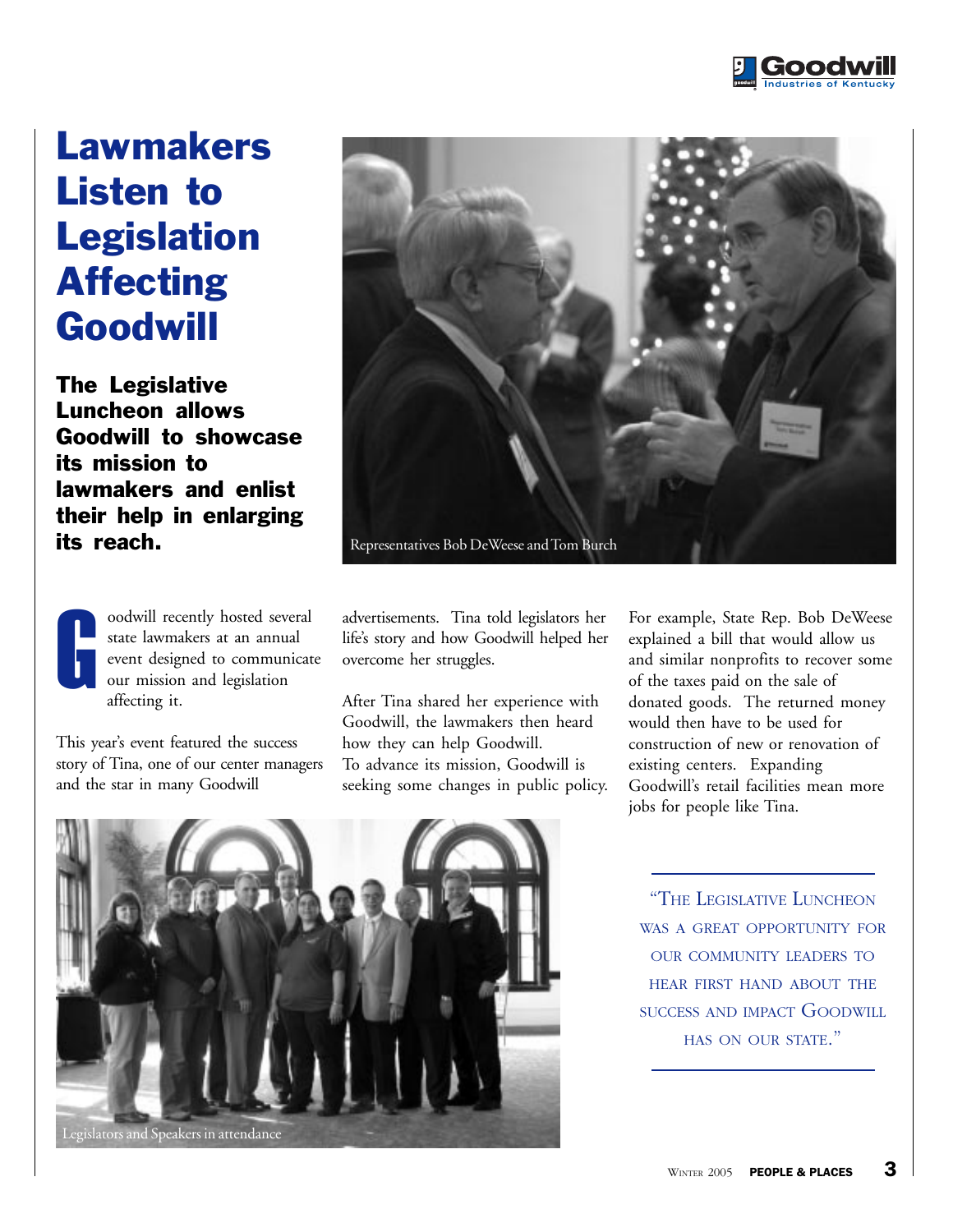# Adult Learning Center Gears Up for Educational Evolution

A seminar, Children of the Code, takes a different approach to tackling America's illiteracy.

**Goodwill** 

A student in Goodwill's Adult Learning Center concentrates on her studies.

"I t's you people that have the problem, not me. I see it for what it is," a student once told Susan Carrell. Susan was trying to teach the student how to read. For many adults

and children, reading isn't easy. It's near impossible.

Or at least that's how they feel. Goodwill's Adult Learning Center shines like a snowflake in the sun to many adults who haven't learned to read. It is the hope, the one hope; they have of "getting it." For Susan Carrell and her harem of tutors, teaching people to read is a struggle between the person, the language, and their individual teaching styles.

Carrell has also been a firsthand witness to the harm caused by someone never learning to read. "It's a downward

spiral. It's scary how quickly a child who has trouble reading will shut down," says Carrell. According to Pat O'Leary, a member of the Jefferson County Board of Education and supporter of the Adult Learning Center, education and one's ability to read impacts everything from crime to teen pregnancy. It is the child's inability to read that undermines his or her self-esteem.

"I have a passion for overcoming the shame of illiteracy," says Carrell.

For the 22 years she's been teaching, Carrell has been on a tumultuous quest to find the universal teach-everystudent-how-to-read program. She's studied different phonics programs and always draws the same conclusion. The English language has rules that are; excuse the cliché, made to be broken.

church choir sang like a chorus." Take for instance the sentence "The Single out the "ch" in the beginning of church, choir, and chorus. They all sound out differently. There are no rules that stand steadfast through the oceans of our language. Carrell and her staff have tried most of the phonics programs and none satisfy every student. "There are disagreements between the instructional methods," says Carrell.

Then, Carrell attended a seminar that put our Learning Center on the

> "I HAVE <sup>A</sup> PASSION FOR OVERCOMING THE SHAME OF ILLITERACY."

speedway to a cutting edge literacy program. The seminar, The Children of the Code, tells the story of our language, explains the difficulty in "decoding" it, and offers help on teaching students how to read. The Children of the Code consists of three main components: **1)** a three-hour public television documentary series,

*(continued on page 6)*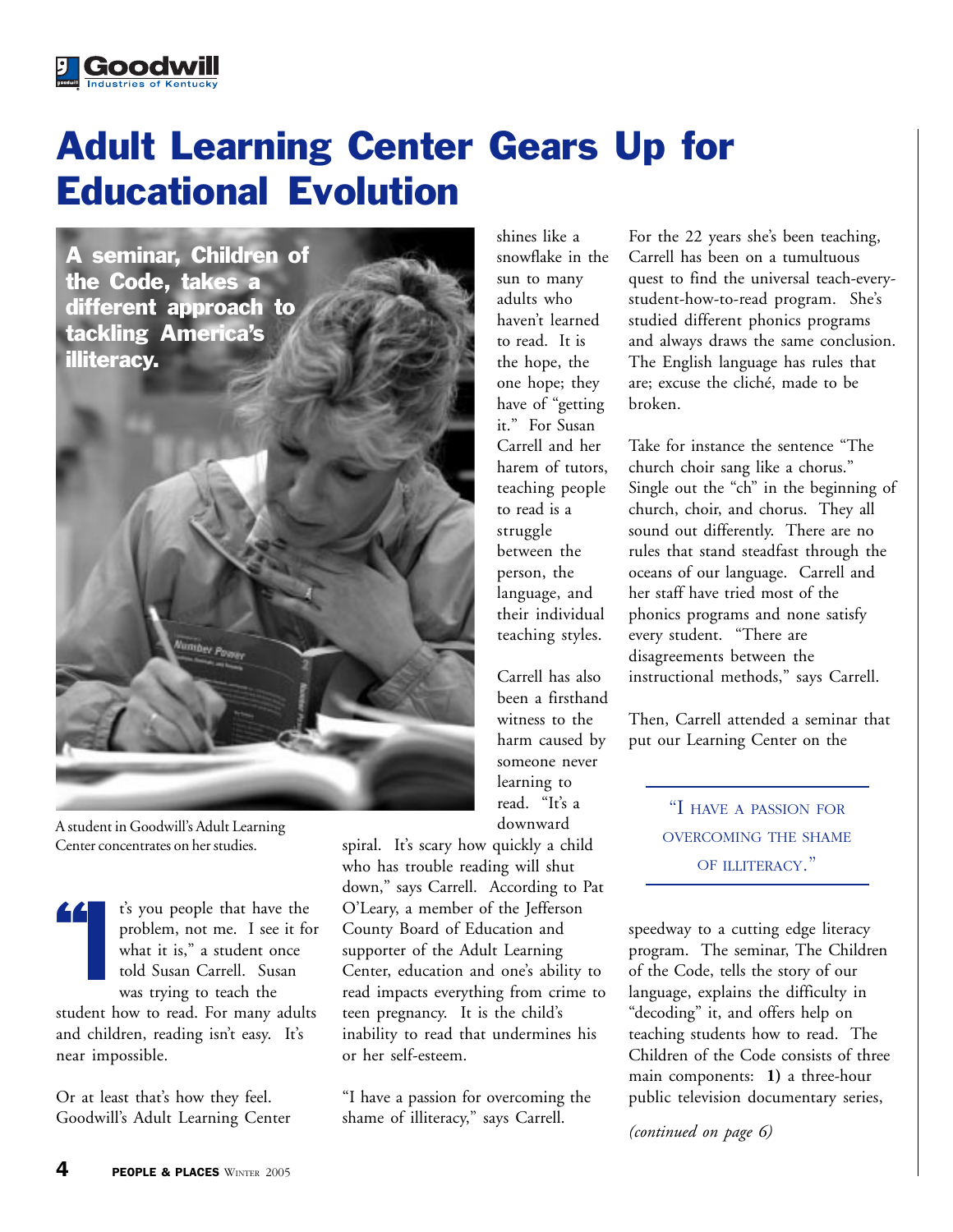

## Putting Your Donations to Work for Your Community



"DONATIONS TO GOODWILL AND OTHER NONPROFIT ORGANIZATIONS ARE AN INVESTMENT IN OUR COMMUNITY."

As they make some room for to those new holiday gifts, 2. B<br>donors can follow a few you'd simple guidelines to ensure U<br>their donations benefit the st people who need them most.<br> those new holiday gifts, simple guidelines to ensure A

nonprofit organizations are an investment in our community," says **out of her way to do whatever she can** Roland Blahnik, President and CEO **for students."** "Donations to Goodwill and other of Goodwill Industries of Kentucky. "We want people to give as much thought to where they donate their things as they would to where they donate their money."

#### **DO:**

**1.** Give to charities you know and trust. Note that fraudulent charities often modify the names of established groups. Avoid giving to organizations that ask for your credit card number over the

telephone or request payment in cash. **2.** Before donating an item, ask yourself if you'd give it to a relative or friend. Disposing of items we can't sell in our stores diverts dollars from our services to the community.

**3.** Leave donations at sites with attendants on duty. Donations dropped off outside business hours encourage theft.

### **DON'T:**

**1.** Donate broken or soiled items. **2.** Give items that have been recalled, banned, or don't meet current safety standards. For more information, visit the Consumer Product Safety Commission (www.cpsc.gov).

**3.** Leave items unattended outside a donation center.

Goodwill accepts clothing, household items, and toys—even those holiday gifts that weren't quite right. Donations are sold in 43 Goodwill centers throughout

Kentucky, and on Goodwill's Internet auction site www.shopgoodwill.com. Revenues from Goodwill centers fund job training programs and career services for people seeking work.

Donors interested in claiming tax deductions should keep itemized lists of their donations. The Internal Revenue Service allows a deduction for each item, but the donor determines each item's value. Generally, an item's value should be based on fair market value what the item would sell for in a thrift store. Goodwill provides receipts to donors at its drop-off sites, and attendants can validate itemized lists when they are presented. For general guidelines, visit www.goodwillpromo.org and www.irs.gov.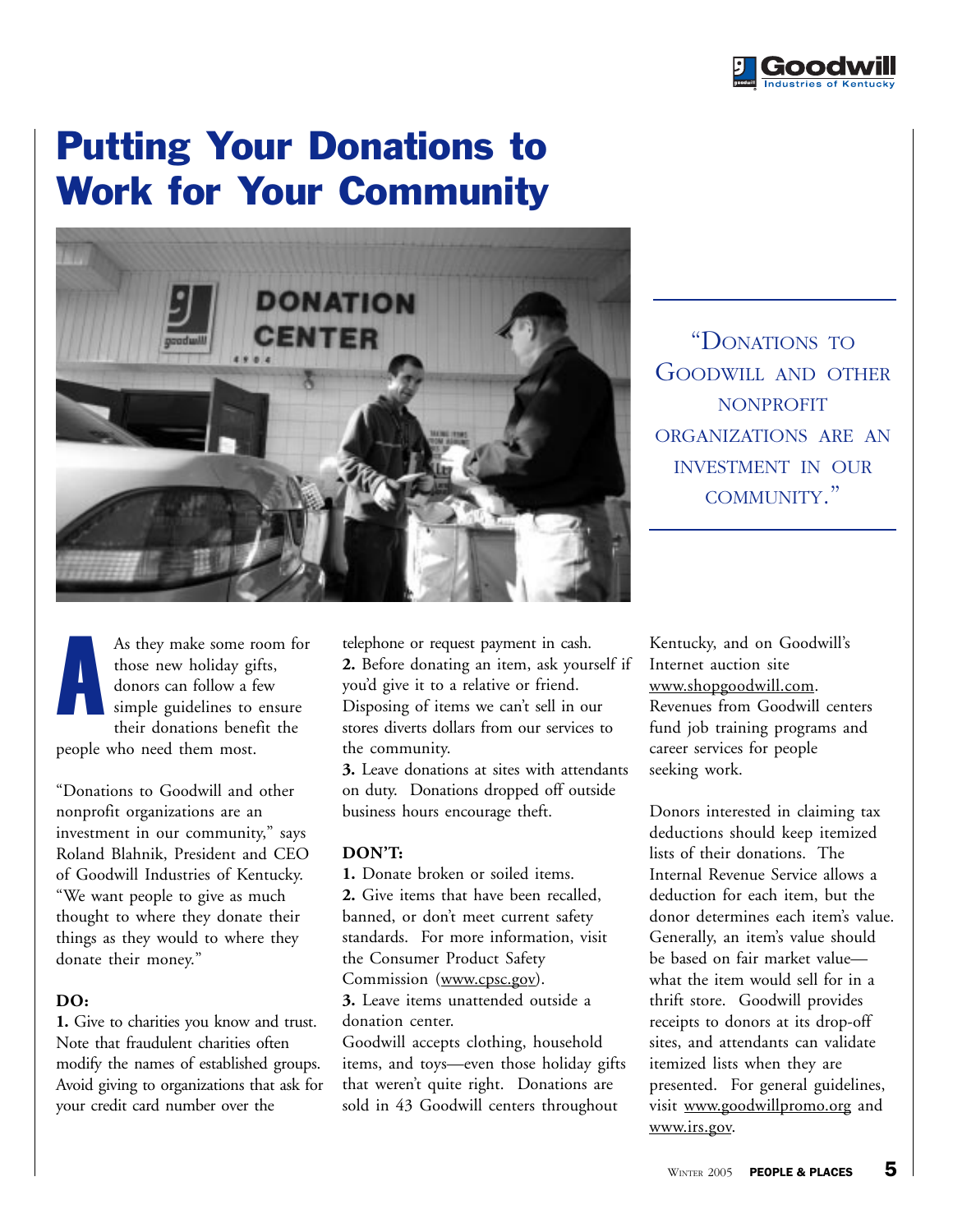# Goodwill's Capital Campaign Near Success with Personal and Corporate Donations

Goodwill's capital campaign, Turning Dreams Into Reality, is close to reaching its goal of \$9 million with the much-appreciated help of Whitaker Bank, Jack Hillerich, and Hillerich & Bradsby.

The campaign was designed to expand Goodwill's services into more communities in Kentucky through construction of new donation centers. By hiring people with disabilities or other disadvantages, Goodwill trains its clients to work in a stable job environment while offering counseling as a source of support during the training.

Whitaker Bank, Jack Hillerich, and Hillerich & Bradsby have all made a donation to Goodwill and an investment in the community. Where there is a Goodwill center, there is a place to donate old items and divert from landfills, a place to buy affordable clothes and household items, and, most importantly, a place that created eight new jobs for people with disabilities and other obstacles to stable employment.

Their donation is a contribution to the economic welfare of Kentucky. By supporting Goodwill, our donors give people a chance to earn their own income rather than rely on government aid.

We truly thank our donors and encourage you to support our capital campaign. To learn more about the campaign or to make a contribution, call David Cobb, vice president for resource development, at (502) 585- 9892 Ext. 204.

### THANK YOU!

### CORPORATE GIFTS

| Jack Hillerich               | \$10,000 |  |
|------------------------------|----------|--|
| <b>PERSONAL GIFT</b>         |          |  |
| Hillerich & Bradsby \$15,000 |          |  |
| Whitaker Bank                | \$25,000 |  |

## Adult Learning Center

*(continued from page 4)*

**2)** a ten-hour DVD series, and **3)** a series of parent and teacher presentations and seminars.

The seminar resonated with Carrell like a drum beat in an empty stadium. She gathered the information and returned to the Learning Center with a new hope. By using the tools she learned at the The Code's seminar, Carrell feels her students are learning to read at a much faster pace than ever before. "I don't lock them into any one phonics program," says Carrell, "I work on reading word by word."

Carrell has stayed in contact with the creator of The Code, David Boulton.

Boulton has visited the Adult Learning Center and even filmed some of his interviews for the documentary here. During one visit, he told Carrell he could feel the magic of people learning to read.

And Susan Carrell wants to help him spread that very magic. She organized another Children of the Code seminar in Louisville sponsored by Goodwill's Adult Learning Center. The Jefferson County board of education, Jefferson County elementary school teachers, parents, and students, local colleges' departments of education, and nonprofits involved with adult education were all invited to attend the seminar.

While Carrell was a little disappointed with the low turnout, she was surprised to find that most of its attendees were employed by nonprofits. Next time, Carrell plans on making personal contact with invitees to generate more interest. She is continuing to work with Boulton on the completion of his three projects. "I see his vision as a real potential in addressing the magnitude of the reading problem," says Carrell.

For now, Carrell has strapped herself and the Adult Learning Center in for a ride on the road to overcoming illiteracy.

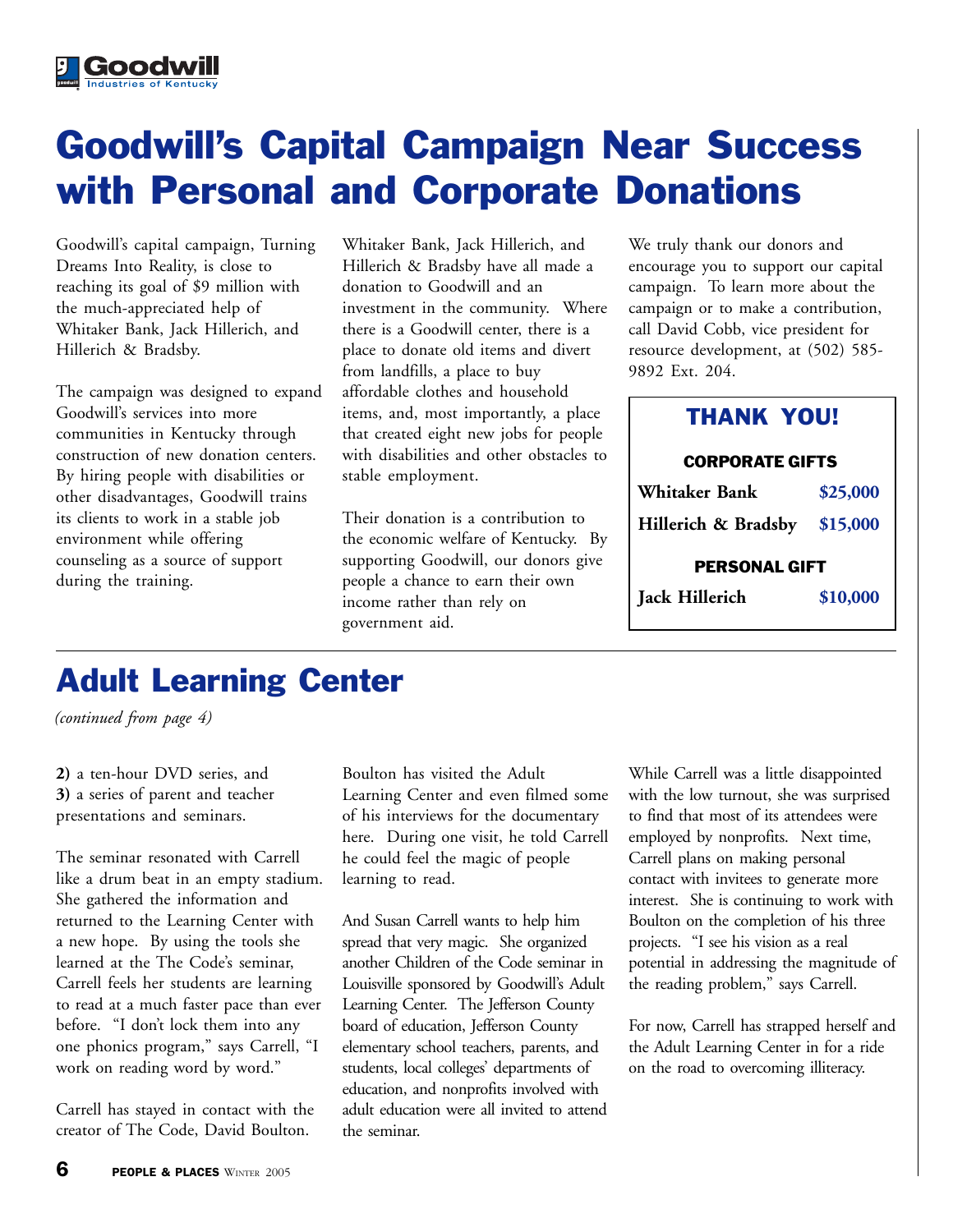



## A Prayer is Answered

*(continued from page 1)*

Lawana met Frank, the father of two of her four children, through her mother. They experimented with drugs together. Lawana, just a young girl, developed a crush on 32-year old Frank. "My mom would just leave me there," says Lawana. Frank took advantage of the situation, and Lawana got pregnant with their first child before she was even a teenager.

To avoid legal problems, Lawana's mother and Frank went to West Virginia to get married—only to put Lawana's name on the marriage license. So, in the end, when Lawana gave birth to her first baby, Frank Jr., it looked like she was married to the father. "Now I know what went on," says Lawana. Her mother faked Lawana's marriage to a 32 year old man.

By the time Lawana was 15 years old, she had three children. "I felt overwhelmed," says Lawana, "I was too young to know what a good mother was." Needless to say, Lawana never

stepped foot in a high school.

Still involved with Frank, Lawana was submersed in the drug scene. One morning, drunk and high on pills, Frank and Lawana had a car accident that ended in one fatality. A passenger got his arm cut off at the

elbow. Lawana begged Frank to please call an ambulance. Whether it was the drugs or bad judgment or both, Frank refused and the passenger bled to death. Frank went to jail for manslaughter.

### Lawana's First Escape

Lawana believes Frank's jail time was her time to escape. Escape from him and from the lifestyle. Once she was distanced, Lawana realized how Frank had abused her.

> "I HAVE THE INDEPENDENCE TO PAY BILLS."

Lawana slowly cleaned up her life. With three children, Lawana felt she needed to slow down. She used her belief in God to help her with the process of getting clean. But Lawana slipped again.

She really wanted a husband. "I prayed and prayed for God to send me a man," says Lawana. Instead of waiting on the man God wanted for her, Lawana went searching, only to find trouble. She got involved with another dope dealer, wound up pregnant again, and in another bad situation.

### Getting Clean

Once again, Lawana turned to her faith in God and asked Him to please get her out of this mess. After several months, Lawana believes the Lord found a way out for her. She was in another wreck where she and her daughter were awarded \$500 each for damages. Lawana took that money to get a divorce from her jealous, drug-dealing husband and get a clean start. "I feel normal now," says Lawana.

Lawana applied for a housing program where the government pays 40% of her rent each month. But Lawana still needed a job. She says she prayed for months just to get a job. Then a Goodwill center opened in her hometown.

When Lawana interviewed for a position at Goodwill, Center Manager Gail McCoy knew she needed help. Lawana was a single mother with no education. "I had a feeling she would do what it takes to make a good employee," says Gail.

With her steady income, Lawana and her children have a sense of stability they've never felt before. "I count on Goodwill," says Lawana, "I have the independence to pay bills."